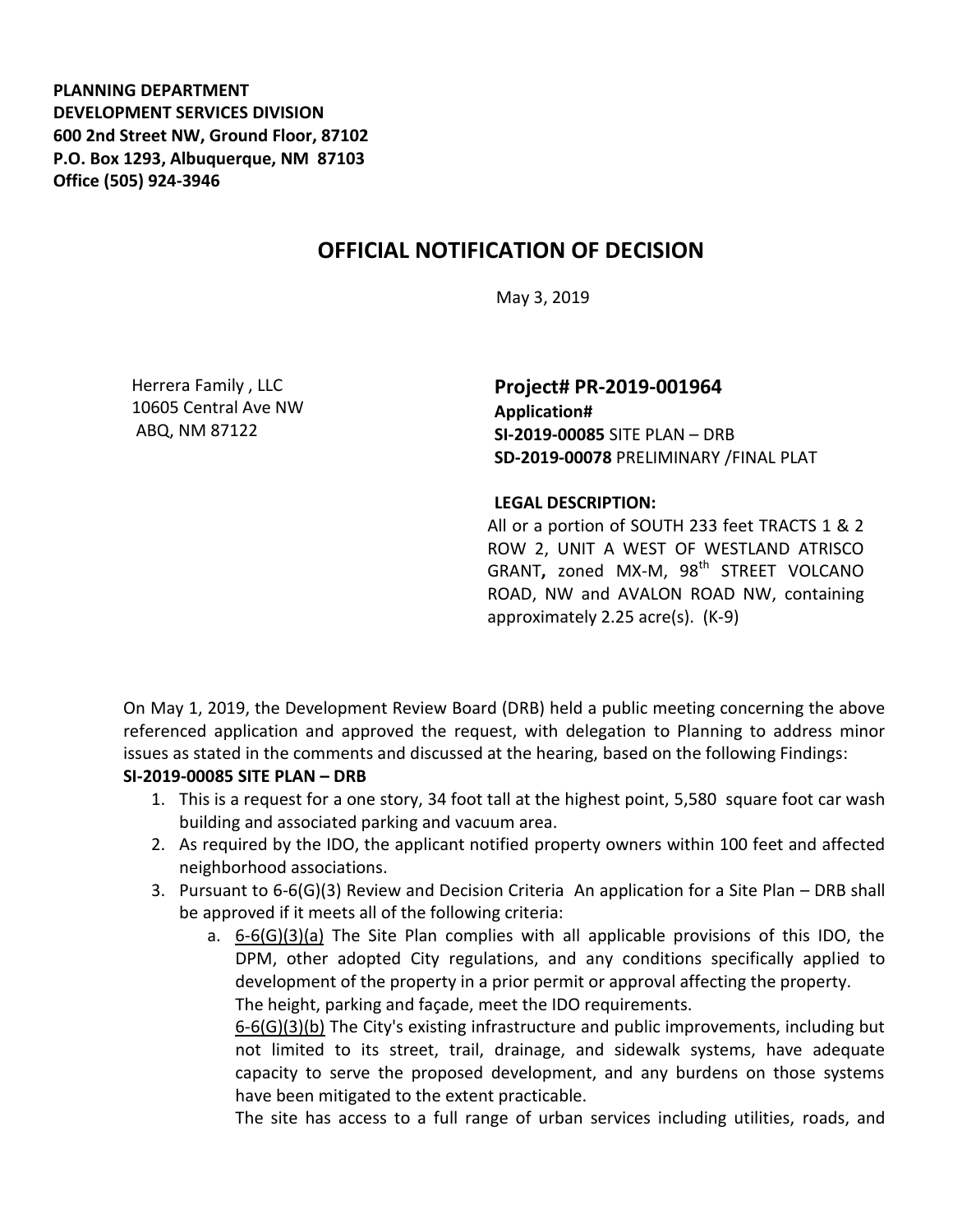Official Notice of Decision Project # PR-2019-001964 Application# SI-2019-00085, SD-2019-00078 May 3, 2019

Page 2 of 3

emergency services.

b. 6-6(G)(3)(c) The Site Plan mitigates any significant adverse impacts on the surrounding area to the maximum extent practicable. The project is compatible with existing industrial and commercial development in the area. The proposed uses are allowed under the existing zoning. The site will have a significant landscape buffer.

## **Conditions:**

- 1. This Site Plan is valid 5 years from DRB approval (5-1-2019). An extension may be requested prior to the expiration date.
- 2. Final sign off is delegated to Planning to check for a completed IIA.
- 3. The applicant will bring two paper copies to be signed off by Planning. Planning will keep one signed off copy. A pdf of the signed off set will then be email to the PLNDRS.

# **SD-2019-00078 PRELIMINARY /FINAL PLAT**

- 1. This preliminary/final plat replats the existing lot in to 2 lots, Tract 1 1.489 acres and Tract 2 .756 acres.
- 2. Property is zoned MX-M and has no minimum lot size.

# Conditions:

- 1. Final sign off is delegated to Planning to check for DFX file and utility signatures.
- 2. The applicant will obtain final sign off from Planning by **JUNE 26, 2019** or the case may be scheduled for the next DRB hearing and could be denied per the DRB Rules of Procedure.

APPEAL: If you wish to appeal this decision, you must do so within 15 days of the DRB's decision or by **MAY 16, 2019.** The date of the DRB's decision is not included in the 15-day period for filing an appeal, and if the 15<sup>th</sup> day falls on a Saturday, Sunday or Holiday, the next working day is considered as the deadline for filing the appeal.

For more information regarding the appeal process, please refer to Section 14-16-6-4(U) of the Integrated Development Ordinance (IDO). A Non-Refundable filing fee will be calculated at the Land Development Coordination Counter and is required at the time the appeal is filed.

You will receive notification if any person files an appeal. If there is no appeal, you can receive Building Permits at any time after the appeal deadline quoted above, provided all conditions imposed at the time of approval have been met. Applicants submitting for building permit prior to the completion of the appeal period do so at their own risk. Successful applicants are reminded that there may be other City regulations of the IDO that must be complied with, even after approval of the referenced application(s).